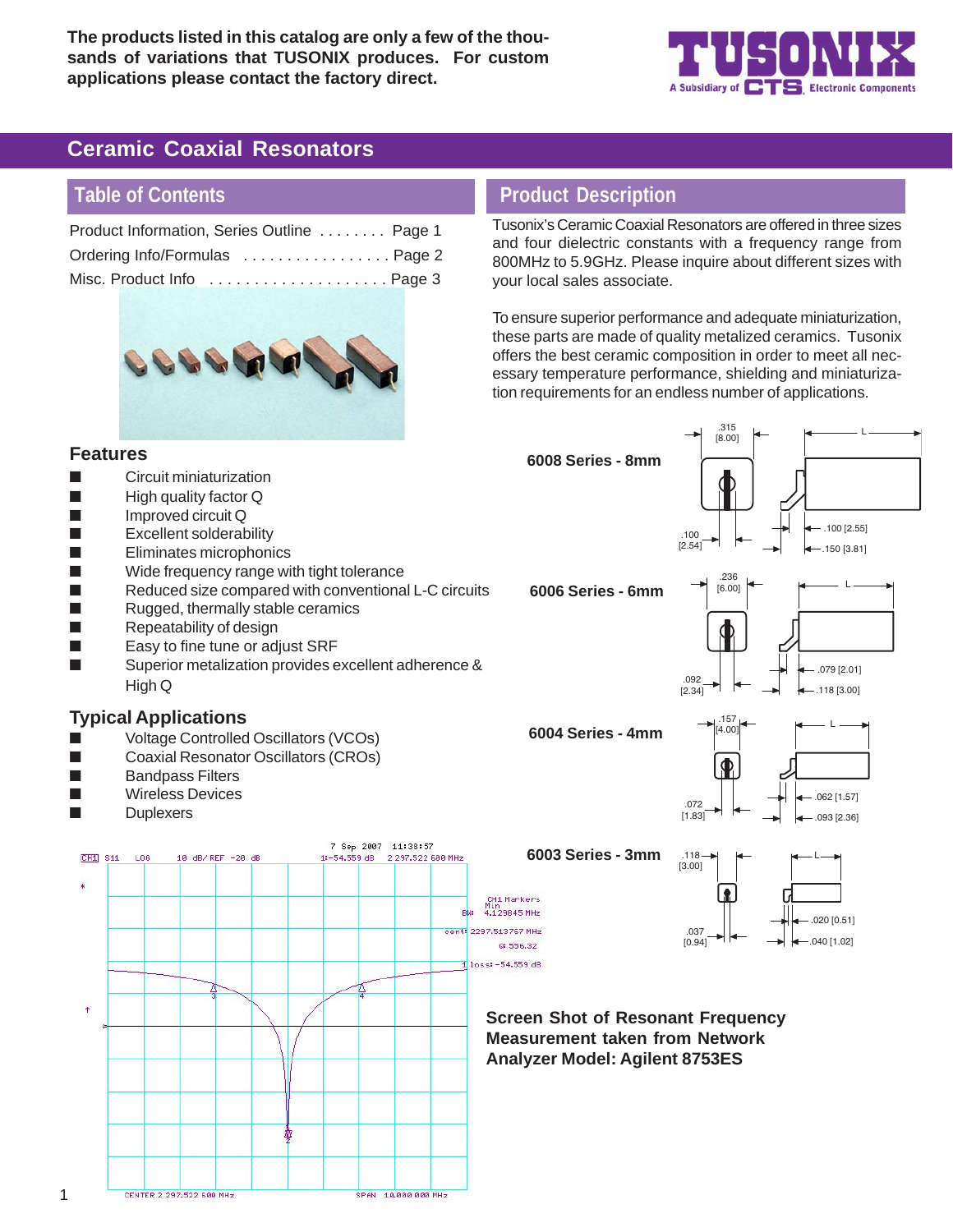

**7741 North Business Park Drive Tucson, Arizona 85743 Ph: (520) 744-0400 Fax:(520) 744-6155 Web Site: www.tusonix.com E-mail: sales@tusonix.com**

## **Ceramic Coaxial Resonators**

#### **Frequency Range Graphs**





**Ordering Information: Creating the Part Number**

|   | Coa <sub>rtial</sub> Reso <sub>nator</sub> |    | Souare Tr <sub>n Pateo Stug</sub><br>Height in mm | Electrone Fried on Silver<br>Th.pategores Michael | Tab, Osno TsSoriogi<br>2-Unsoldered | Ma <sub>lle Type</sub> 、 <sub>Table T</sub> | Resonant Frequency<br>in MHz | Dielectric Material - Table 2 | Temperature Coemicion c | <b>Kesonant Francesco</b><br>Tolerance  +17 or | Packaging Code: Trajl (1)<br>or TapeyReel (2) |
|---|--------------------------------------------|----|---------------------------------------------------|---------------------------------------------------|-------------------------------------|---------------------------------------------|------------------------------|-------------------------------|-------------------------|------------------------------------------------|-----------------------------------------------|
|   |                                            |    |                                                   |                                                   |                                     |                                             |                              |                               |                         |                                                |                                               |
| 6 | 0                                          | 03 | 0                                                 | 0                                                 | 2                                   | 4600                                        | E                            | 0                             |                         |                                                |                                               |
| 6 | 0                                          | 04 | $\overline{0}$                                    | 1                                                 | 4                                   | 1750                                        | G                            | $\overline{0}$                | Ć                       |                                                |                                               |



|   |         | Table $2*$      |    |  |
|---|---------|-----------------|----|--|
|   | Table 1 | I)              | 10 |  |
| 2 | Half    | E               | 20 |  |
| 4 | Quarter | F               | 37 |  |
|   |         | G               | 85 |  |
|   |         | *Nominal values |    |  |

#### **Impedance:**

$$
Z_0 = \frac{\sqrt{\mu/\epsilon_r}}{2\pi} \ln\left(\frac{1.079 \cdot W}{d}\right)
$$

**Length Formula:**

**LOT ACCEPTANCE INSPECTION: INSPECTION OR TEST TEST METHODS**

Solderability

Resonant Frequency

Push Off Test

**STANDARDS**

Network Analyzer Reflection Method

IEC 60068-2-21

MIL-STD-202 Method 208

**POST TEST REQUIREMENTS**

J-STD-002

All parts must be within the specified frequency range. >17 N With Ceramic Tear

$$
L = \frac{3x10^5}{n \cdot f_o \cdot \sqrt{\epsilon_r}}
$$

The units on L are mm when  $f_0$  is specified in MHz.

Half Wave:  $n = 2$  Ouarter Wave:  $n = 4$ 

2